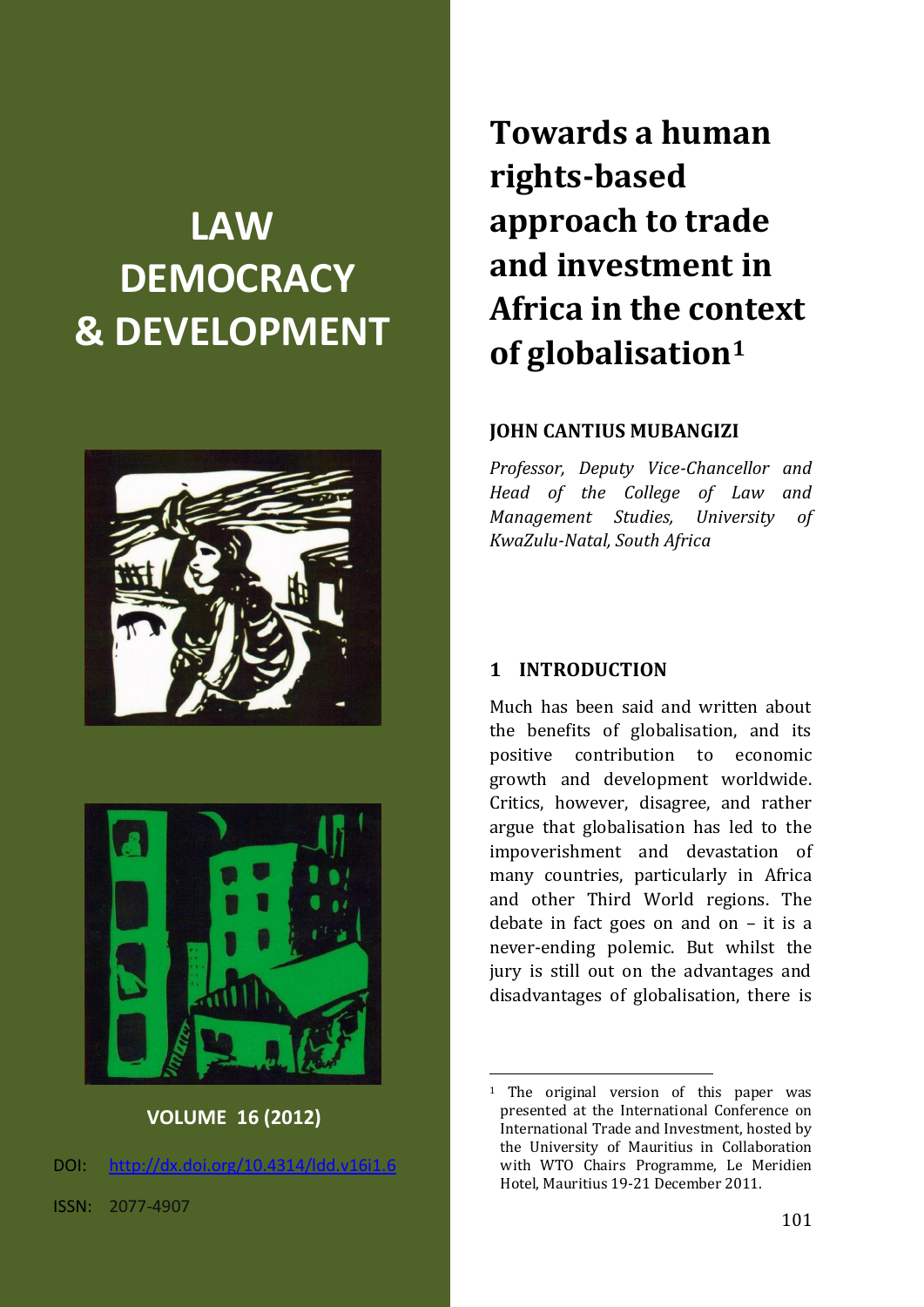no doubting the various impacts that globalisation has had, and continues to have, on human rights in Africa - particularly in recent decades. The knock-on socio-economic effects of the recent global financial crisis on Africa, are a good example.

After discussing the concepts of human rights and globalisation, this paper explores the implications of globalisation in Africa, in the specific context of trade and investment. In so doing, there is a focus on the relationships between globalisation, human rights and trade and investment in Africa - taking into account Africa's many unique and peculiar challenges. These challenges include poverty, disease (notably HIV/AIDS), cultural traditions, gender issues, low levels of education, and political and civil strife. An attempt is made to promote an understanding of the dynamics and the inextricable and complex interplay between globalisation, human rights, and trade and investment in Africa. The ultimate aim is to promote the notion that economic factors particularly relating to international trade relations and the activities of large national and transnational corporations - should not supplant the benefits derived from the protection and promotion of human rights in various international human rights' instruments. And in the particular African context, a suitable balance between globalisation, human rights and trade and investment is called for. Fundamental to this balance is a human rights-based approach towards trade and investment and, it is concluded, if the balance is right, human rights can be good for trade and investment and vice-versa.

#### **2 GLOBALISATION AND HUMAN RIGHTS**

1

Any meaningful discussion of the relationship between globalisation and human rights first requires a clear understanding of the two concepts, as there is far from universal agreement on the definitions of those concepts. Indeed, globalisation is usually defined in different ways, depending on the context within which the definition is required. Most definitions tend to relate to an economic context, as globalisation is largely considered to be an economic phenomenon. Hence globalisation has been defined, for example, as "a process of integrating economic decision-making … a process of creating a global market place in which, increasingly, all nations are forced to participate."<sup>2</sup> It has also been defined as "the integration of economies throughout the world through trade, financial flows, the exchange of technology and information, and the movement of people."<sup>3</sup>

It must be emphasised, however, that because globalisation is a complex process, it should be seen and understood "as an all-encompassing concept that has political,

<sup>2</sup> Kwanashie M "The Concept and Process of Globalization" quoted in N.S. Okogbule, "Globalization, Economic Sovereignty and African Development: From Principles to Realities", (2008) 25(1) *Journal of Third World Studies* 215*.* 

<sup>3</sup> Ouattara A D "The challenges of globalization for Africa", available at: <http://www.imf.org/external/np/speeches/1997/052197.htm> (accessed 14 November 2011).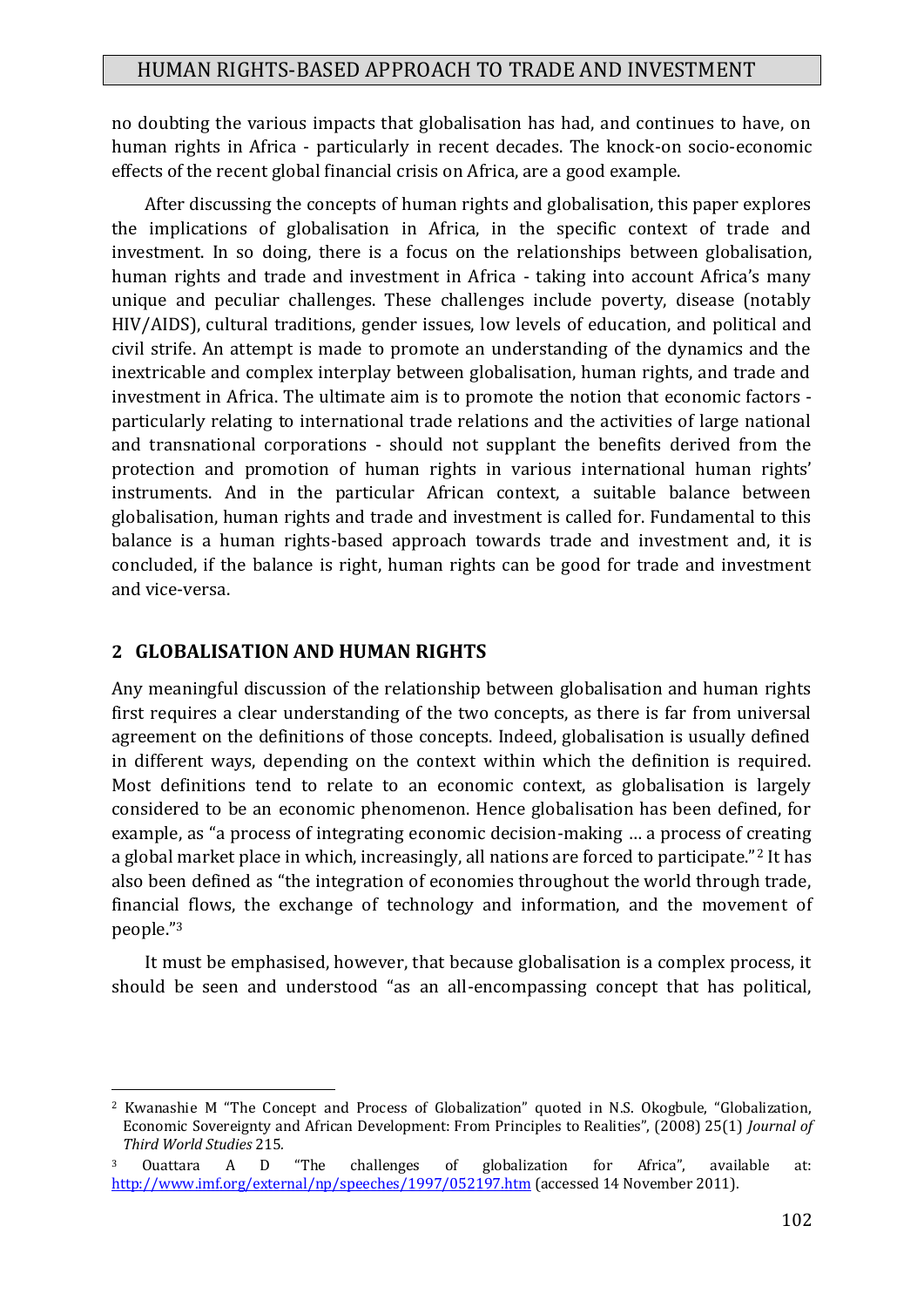economic, social and institutional dimensions."<sup>4</sup> In that broad sense, the definition offered by Apolo Nsibambi is that globalisation is:

"a process of advancement and increase in interaction among the world's countries and peoples facilitated by progressive technological changes in locomotion, communication, political and military power, knowledge and skills, as well as interfacing of cultural and value systems and practices."<sup>5</sup>

Similarly, Armstrong Matiu Adejo has defined globalization as "an ever increasing integration of national economies into the global economy through trade and investment rules and privatization, aided by technological advances."<sup>6</sup> Ouattara's and Adejo's definitions are aptly aggregated in Glenda Litong's description of globalisation, as follows:

"Globalization refers primarily to the progressive elimination of barriers to trade and investment and unprecedented international mobility of capital. It also refers to the rapidly improved communication systems, which have served to reduce distances between different countries and regions, bringing not only a greater exchange of goods and services but more exchanges between people and information from different countries."<sup>7</sup>

As with globalisation, the definition of human rights has long been a controversial topic amongst scholars. Some define human rights from an idealistic and narrow perspective. Charles Humana, for example, defines human rights as "laws and practices that have evolved over the centuries to protect ordinary people, minorities, groups, and races from oppressive rules and governments."<sup>8</sup> This narrow definition obviously fails to take into account those persons who do not fall into the mentioned categories. Similarly, Alyson Brysk's definition of human rights as a set of universal claims to safeguard human dignity from illegitimate coercion, is equally narrow.<sup>9</sup> Liberal thinkers, on the other hand, conceptualise human rights as those rights which individuals possess by virtue of being human. According to James Griffin for example, human rights are those rights that humans have "simply in virtue of being human." <sup>10</sup> In this general sense, human rights are understood as rights which belong to an individual as a consequence of being a human being, and for no other reason.<sup>11</sup> Jack Domelly conceptualises this view in the following terms:

<sup>4</sup> Edoho F M "Overview: Africa in the Age of Globalization and the New World Order" in Edoho (Ed.) *Globalization and the New World Order: Promises, Problems and Prospects for Africa in the Twenty-First Century* (1997) 3.

<sup>5</sup> Nsibambi A "The effects of globalization on the state in Africa: Harnessing the benefits and minimizing the costs", Panel discussion on globalisation and the state, United Nations General Assembly, Second Committee, 2 November 2001.

<sup>6</sup> Adejo A M "The Roots of Globalization: A Historical Review" (2001) 1(1) *Journal of Globalization and International Studies* 4.

<sup>7</sup> Litong G T "Making a case for human rights in the context of globalization or vice versa?" available at <http://www.aprnet.org/downloadable-resources?func=fileinfo&id=50> (accessed 16 November 2011).

<sup>8</sup> See Ambrose B O *Democratization and the protection of human rights in Africa* (1995) at 29.

<sup>9</sup> Brysk A (ed), *Globalization and human rights* (2002).

<sup>10</sup> See Gardener J "'Simply in virtue of being human': the whos and whys of human rights" (2008) 2(2) *Journal of ethics and social philosophy* 1.

<sup>11</sup> See Ambrose (note 8 above) at 29.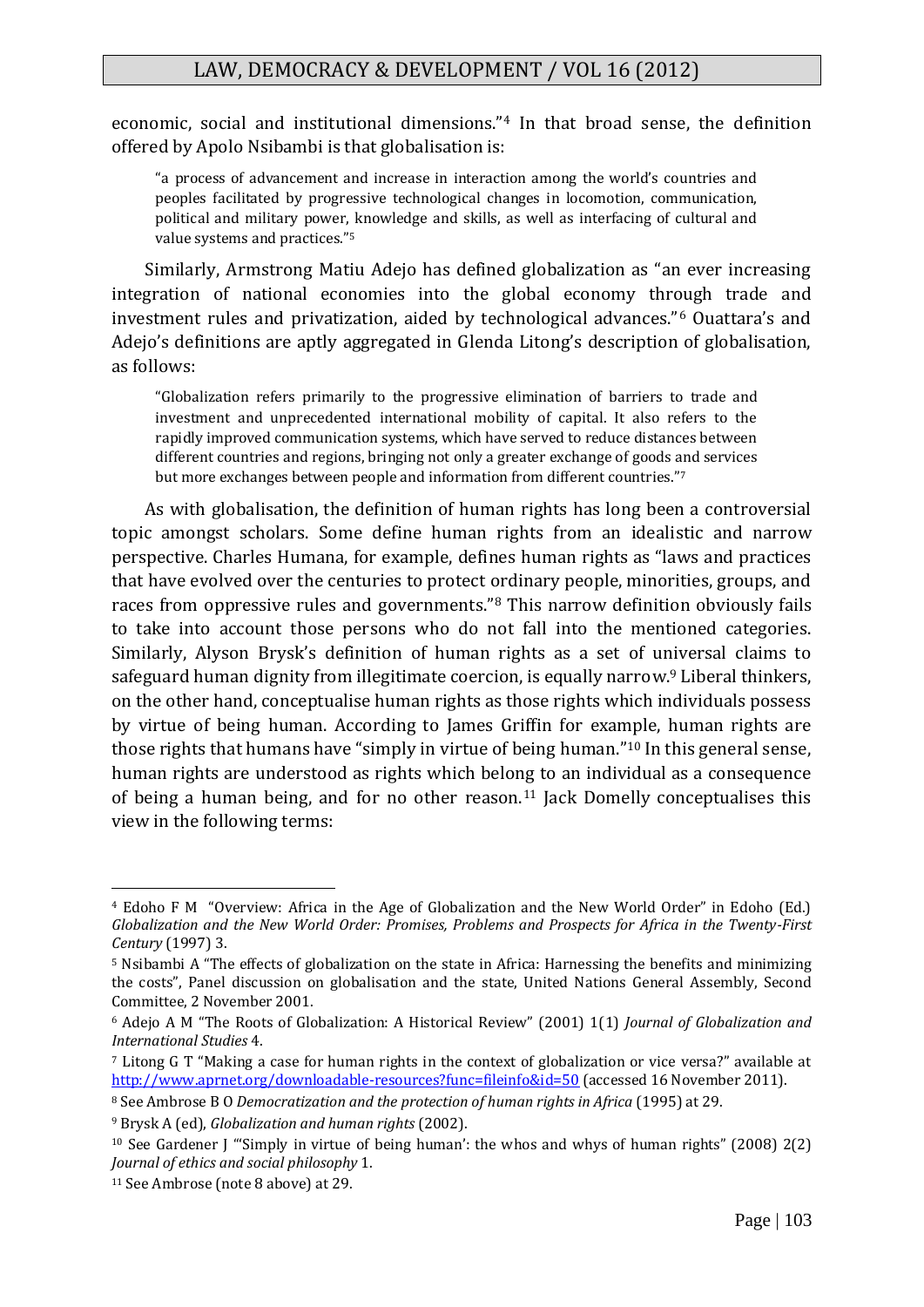"Human rights are the rights that one has simply as a human being. As such they are equal rights, because we are all equal human beings. They are also inalienable rights because no matter how inhumanely we act or are treated, we cannot become other than human beings."<sup>12</sup>

It is this view that has been adopted by the United Nations, and which describes human rights as those rights which are inherent in our nature, and without which we cannot live as human beings. For the purposes of the discussion in this paper, the "liberal" definition of human rights espoused by Griffin and Donnelly, among others, is preferable.

As will be seen later, the international human rights regime is composed of the regional and global systems for the protection of human rights. The fact that these systems and the idea of human rights originated from the West is not debatable. It is a plain, historical fact. What can be debated, though, is the extent to which human rights have become an integral part of the process of globalisation, and how Western countries have increasingly used their views of human rights in dealing with developing countries. In that regard, the main contradiction between globalisation and human rights, is the question as to whether globalisation enhances or inhibits the realisation of human rights - particularly in the African context.

In attempting an answer to this question, Apolo Nsibambi's broad definition of globalisation - mentioned earlier - should be kept in mind.<sup>13</sup> If, in terms of that conception, globalisation is seen as "a process of advancement … facilitated by progressive technological changes …", one would assume then that globalisation would bring prosperity to all corners of the globe, and with it would come democracy, freedom and human rights. That unfortunately is not the case; in fact the opposite is true. With globalisation, the world is experiencing unprecedented levels of conflict, accompanied by gross violations of human rights. Africa is home to many of these conflicts, with human rights abuses often at the centre of such conflicts.

One of the effects of globalisation, is that it has turned the world into a global market for goods and services produced and supplied by the powerful transnational corporations and countries of the West. These entities are mainly driven by the maximisation of profit, and the underlying capitalist agenda. It can therefore be argued that while there is no doubt about the Western origin of the concept of human rights, there is also no doubt that the West will go all out to support the violation of the same human rights, if such violation is deemed to be in the best interests of its global capitalist agenda.<sup>14</sup> Moreover, Western countries are increasingly using their view of human rights as a yardstick to judge developing countries, with respect to trade

<sup>12</sup> See Donnelly J, "Human Rights, Democracy and Development" (1999) 21(3) *Human Rights Quarterly* 612.

<sup>13</sup> See Nsibambi (note 5 above).

<sup>14</sup> See Mazrui A M "Globalism and some linguistic dimensions of human rights in Africa" in Asefa T, Rugumamu S M & Ahmed A G M *Globalization, Democracy and Development in Africa: Challenges and Prospects* (2001) 55.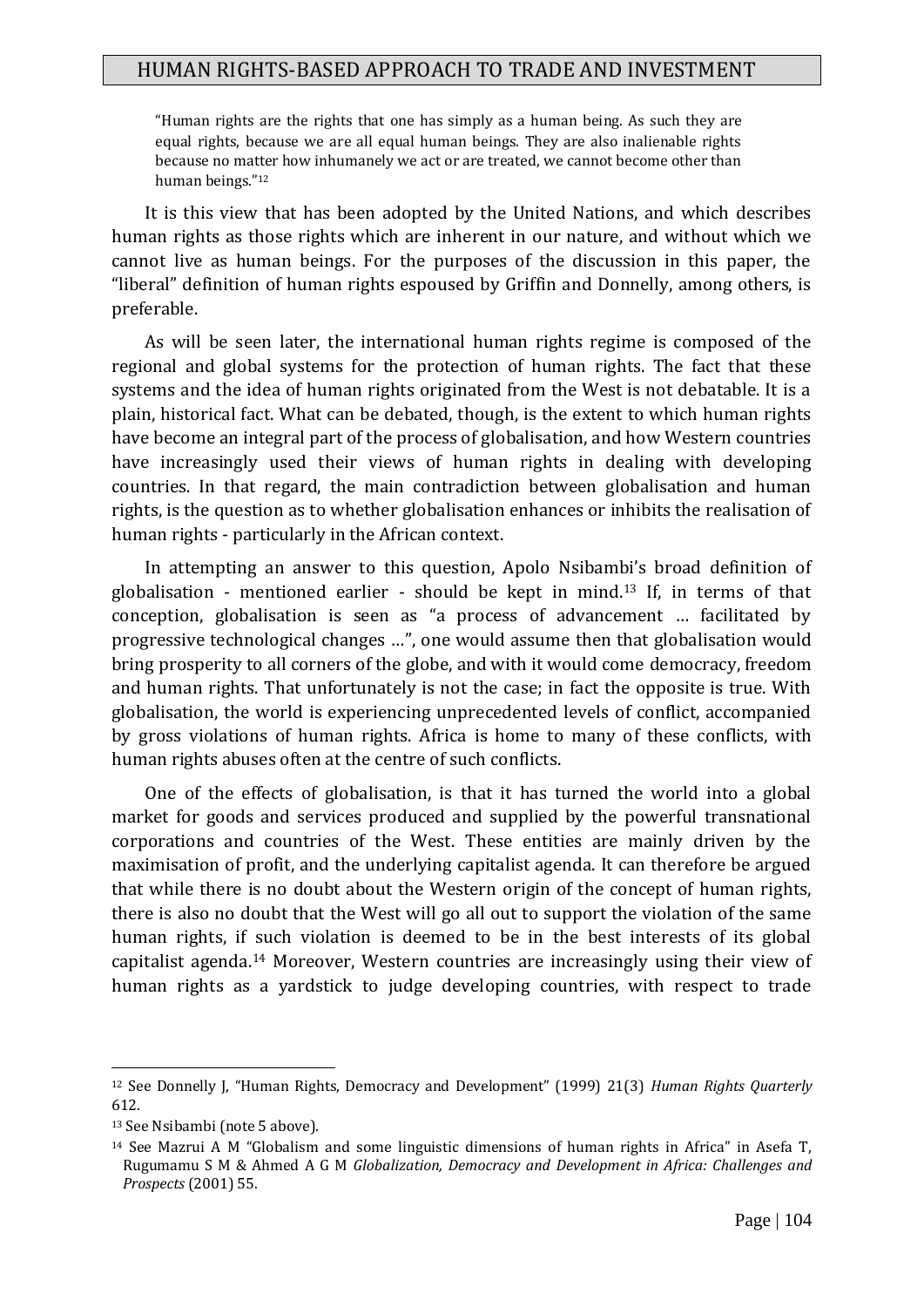relations and extending development assistance.<sup>15</sup> As a result, "globalization intensifies impoverishment by increasing poverty, insecurity, fragmentation of society and this violates human rights and human dignity of millions of people."<sup>16</sup> In the African context, a clear example of this is Zimbabwe.

An important contradiction between globalisation and human rights is illustrated by the highly political nature of the relationship between the two. There are some who argue that globalisation can have only negative social, political and economic effects. As such, globalisation undermines human rights. This, according to Rhoda Howard-Hassman, is because people "are more likely to enjoy their human rights if they live in a locally, rather than globally-controlled environment."<sup>17</sup> In the African context, this perhaps explains the untold suffering and gross violation of human rights associated with immigration, and human trafficking - both of which are rampant on the continent. It also explains why the worst forms of human rights abuses in Africa were occasioned by slave trade, colonisation and apartheid, all of which were a consequence of human movement into or out of Africa.

Critics of globalisation see it as a threat to human rights. They argue that "local decision-making and democratic participation are undermined when multinational companies … set national economic and social policies", and that "accumulations of power and wealth in the hands of these multinational companies increases unemployment, poverty and marginalization of vulnerable groups."<sup>18</sup> Moreover, it is further argued that the protectionist policies of Western countries and organisations, have the inevitable effect of threatening economic, social and cultural rights of people in developing countries. The example usually given is that of the so-called Structural Adjustment Programmes (SAPs), usually imposed by the World Bank and the International Monetary Fund (IMF) on developing countries, to ensure debt repayment and economic restructuring. Although SAPs have essentially been replaced by the socalled Poverty Reduction Strategy Papers (PRSPs), the threat to the enjoyment of socioeconomic rights still remains as (just as the SAPs) these PRSPs usually lead to a reduction in public spending on things like health, education and development. This is particularly the case in African countries, which are fraught with several other challenges and the implications of globalisation - an aspect which is now discussed.

### **3 GLOBALISATION AND SPECIFIC AFRICAN CHALLENGES**

At the outset, it must be acknowledged that Africa faces numerous unique and peculiar challenges. These - to name a few - range from poverty to internal and regional conflicts; HIV/AIDS and other diseases such as malaria and tuberculosis; unemployment;

<sup>15</sup> See Chunakara M G "Globalisation and its impact on human rights", available at: [http://www.religion](http://www.religion-online.org/showchapter.asp?title=1559&c=1398)[online.org/showchapter.asp?title=1559&c=1398](http://www.religion-online.org/showchapter.asp?title=1559&c=1398) (accessed 15 November 2011).

<sup>16</sup> Ibid.

 $17$  See Howard-Hassman R E "The second great transformation: Human rights leapfrogging in the era of globalization" 2005 (27) *Human Rights Quarterly* 16.

<sup>18</sup> See Shelton D "Protecting human rights in a globalized world" 2002 (25) *Boston College International and Comparative Law Review* 294.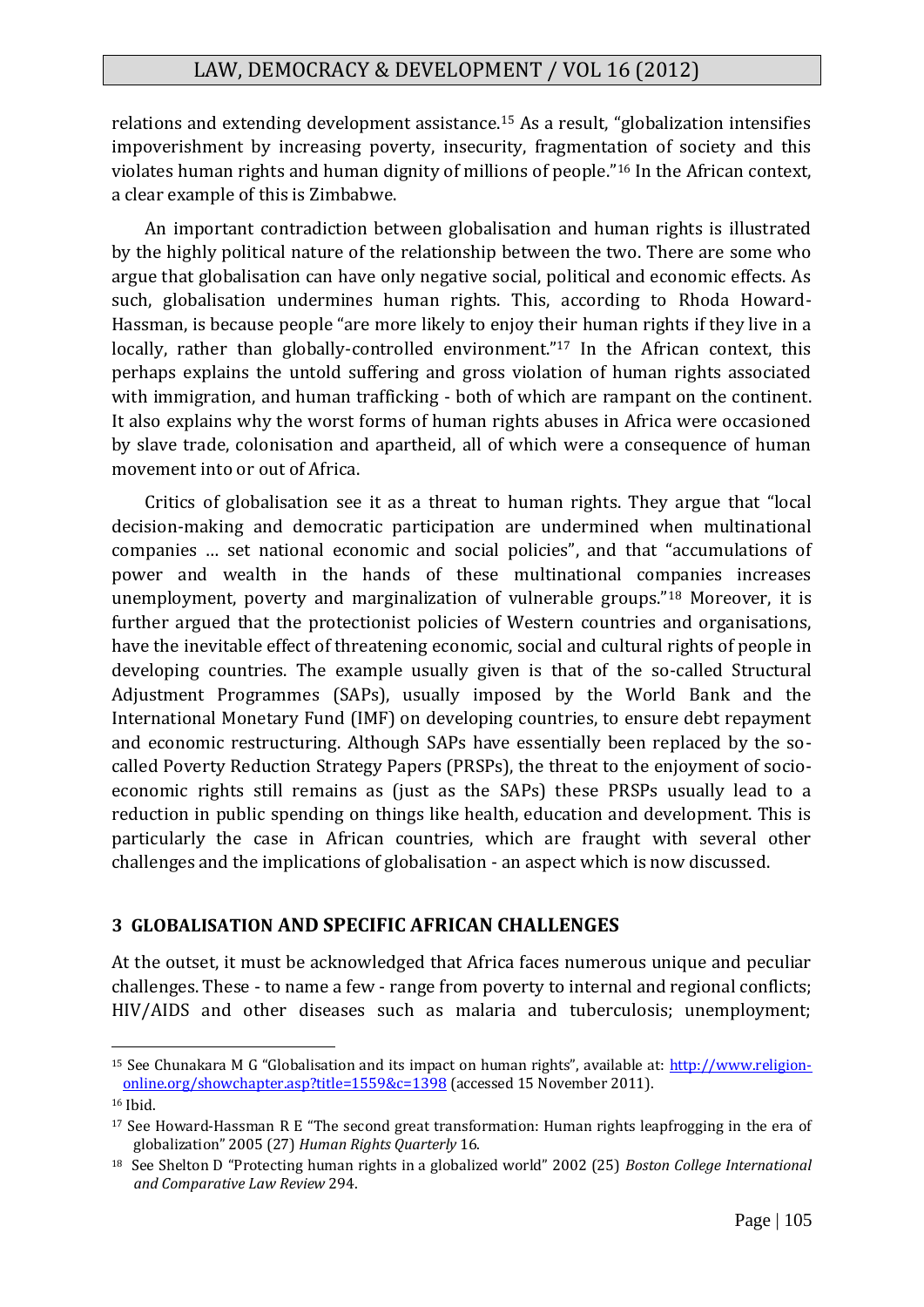corruption; poor governance; mismanagement in the public and private sectors; and low levels of education. While some will argue that globalisation is the vehicle through which these challenges may be alleviated and addressed, it is submitted that globalisation sometimes worsens and aggravates these challenges instead.

Take poverty, for example. It has been argued that "globalization has become a threat to the poor rather than an opportunity for global action to eradicate poverty."<sup>19</sup> This argument is premised in the reality that the economic and trade policies espoused and introduced by globalisation have led to an increase in the debt burden of many African countries - thereby limiting their ability to provide for their people. It is also premised in the exploitation of African resources by developed countries, due to inequities in power relations, and trading and economic relations, and the inequalities in global economic structures. As a result, poor (African) countries are getting poorer, in an increasingly globalised economic system.

In so far as the problems of conflict in Africa are concerned, there is no doubt that globalisation has played and continues to play a central role in such conflicts. As mentioned earlier, globalisation is not only an economic phenomenon. It involves a lot more than that. As opined by Apolo Nsibambi, it includes several other things, such as "the domination by some super-powers through military coercive means and the impositions that go with it. It involves internationalization of conflicts that would otherwise remain local."<sup>20</sup> The involvement of North Atlantic Treaty Organization (NATO) forces in the Libyan conflict that led to the removal of Colonel Gaddafi from power in late 2011, is a case in point. There are numerous other, older examples.

It is wrong and even dangerous to blame all Africa's problems on globalisation. It is a reality, however, that most of these problems are exacerbated by globalisation. Take HIV/AIDS for example. While it is unfair to say that HIV/AIDS is a disease of globalisation, the fact of the matter is that the spread of such epidemics is facilitated by the tools of globalisation such as travel, immigration and trade.<sup>21</sup> Moreover, research has shown that there is a strong link between HIV/AIDS and poverty.<sup>22</sup> If, as mentioned earlier, globalisation raises poverty levels, "then it must be considered a contributing factor to the HIV/AIDS epidemic in Africa."<sup>23</sup> Poverty fuels the HIV/AIDS epidemic in various ways. Poor people are unable to access health services, including treatment; they have no access to HIV/AIDS prevention services and information; and their living conditions and lack of proper nutrition increase their risks of exposure to HIV/AIDS and other infections. It must also be mentioned that the health care system and services in

<sup>19</sup> See Akindele S T, Gidado T O and Oloopo O R "Globalization, its implications and consequences for Africa", available at: <http://www.postcolonialweb.org/africa/akindele1b.html> (accessed 16 November 2011).

<sup>20</sup> See Nsibambi (note 5 above).

<sup>21</sup> See Patterson A S "The new globalization and HIV/AIDS in Africa" in Kieh G K *Africa and the New Globalization* (2008) 155.

<sup>22</sup> See, for example, Tladi L S "Poverty and HIV/AIDS in South Africa: An Empirical Contribution (2006) 3(1) *Journal of Social Aspects of HIV/AIDS* 369-381.

<sup>&</sup>lt;sup>23</sup> See Stone M "Globalization and HIV/AIDS policies in Africa", A Concept Paper, AID Transparency, Regional Think Tank on HIV/AIDS, August 2002.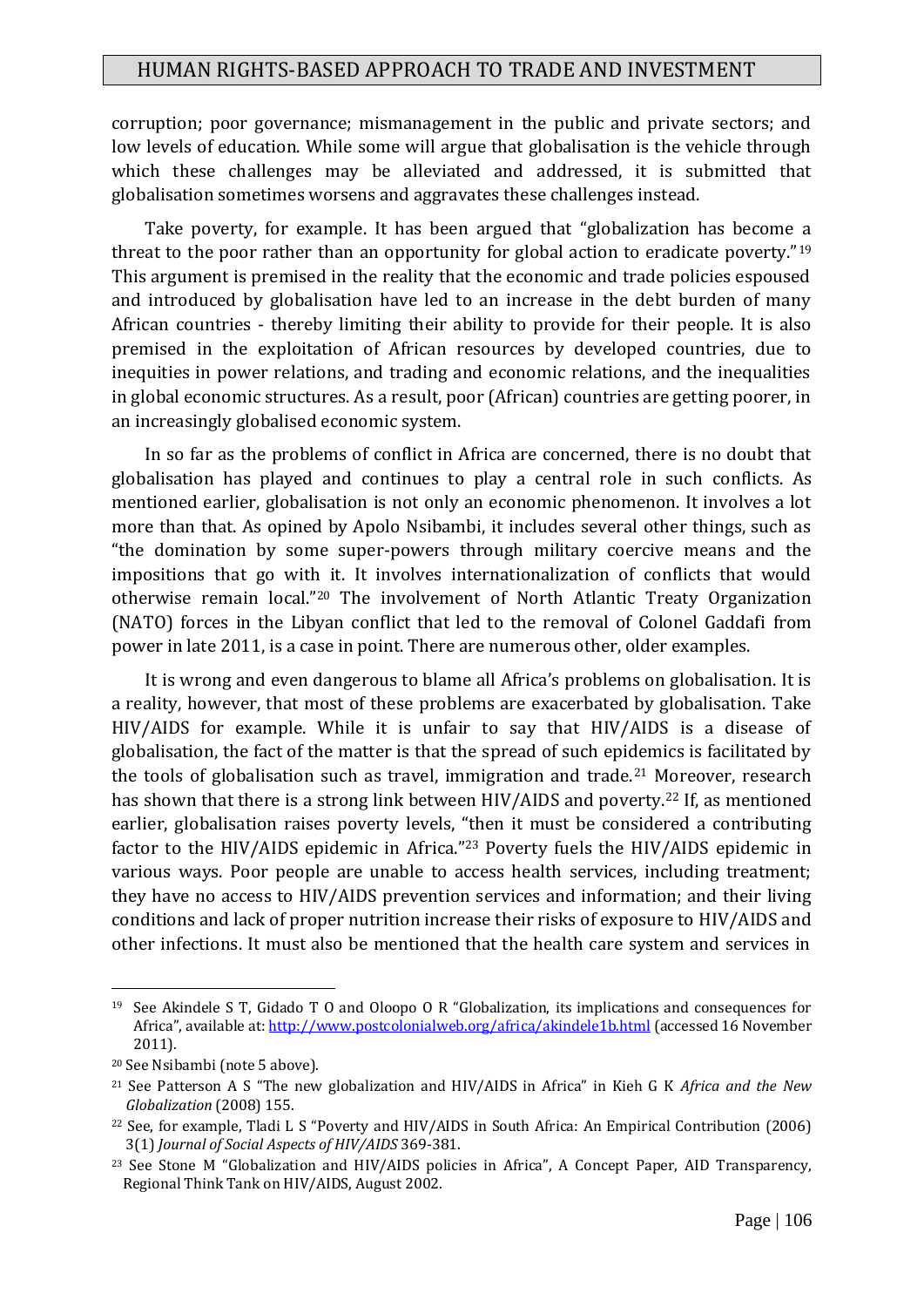poor countries are inadequate, insufficient and ill-equipped to deal with the HIV/AIDS epidemic, and other diseases such as malaria and tuberculosis. This further underlines the interface between poverty, HIV/AIDS and globalisation.

Unemployment is another specific African challenge that can be closely linked to globalisation. Technological developments, which are a feature of globalisation, have led to innovation and widespread automation. Although the automation boom has brought new jobs into the information technology (IT) sector, it has led to massive losses of jobs in other economic sectors. A good example is the loss of jobs in the travel and banking industries, where customers now use online travel booking and internet banking, instead of obtaining such services from travel agents and bank personnel.

Corruption and poor governance are two other serious endemic challenges that are widespread in Africa. I have argued elsewhere that corruption and poor governance undermine the potential benefits of globalisation.<sup>24</sup> They increase the risks and costs of trade and investment, and this deters investors and business people. While there is no clear evidence to suggest that increasing globalisation has a direct correlation with corruption and poor governance, there is no doubt that corruption and poor governance in Africa have become more widespread over the last twenty years. Moreover, the interconnectedness and interdependence brought about by globalisation, have led to the faster "exportation" and 'importation' of corruption between different parts of the African continent and beyond. This is also exacerbated by the growth in information and communication technology and social networking, brought about by globalisation.

### **4 GLOBALISATION AND TRADE AND INVESTMENT**

1

The United Nations Ministerial Conference of the Least Developed Countries, held in Istanbul in July 2007, acknowledged that "trade can be a powerful source of economic growth", and that "international trade can expand markets, facilitate competition and disseminate knowledge which can catalyze economic growth and human development."<sup>25</sup> A year later, the United Nations Conference on Trade and Development (UNCTAD) analysed some of the emerging trade and investment opportunities and challenges - for developing countries in particular - in the context of rapid globalisation.<sup>26</sup>

UNCTAD acknowledged the dramatic expansion of international trade flows and the value of trade over the past three decades. A number of factors were identified as having played a key role in the recent expansion of trade and investment. These

<sup>&</sup>lt;sup>24</sup> See Mubangizi J C "Democracy and development in the Age of Globalization: Tensions and contradictions in the context of specific African challenges" (2010) 14(2) *Law, Democracy and Development* (available a[t http://www.ldd.org.za\)](http://www.ldd.org.za/).

<sup>25</sup> UNDP "Globalization and the Least Developed Countries: Issues in Trade and Investment", United Nations Ministerial Conference of the Least Developed Countries: Making globalization work for the LDCs, Istanbul, 9-11 July 2007.

<sup>&</sup>lt;sup>26</sup> UNCTAD "Globalization for Development: The International Trade Perspective", available at: [http://www.unctad.org/en/docs/ditc20071\\_en.pdf](http://www.unctad.org/en/docs/ditc20071_en.pdf) (accessed 23 November 2011).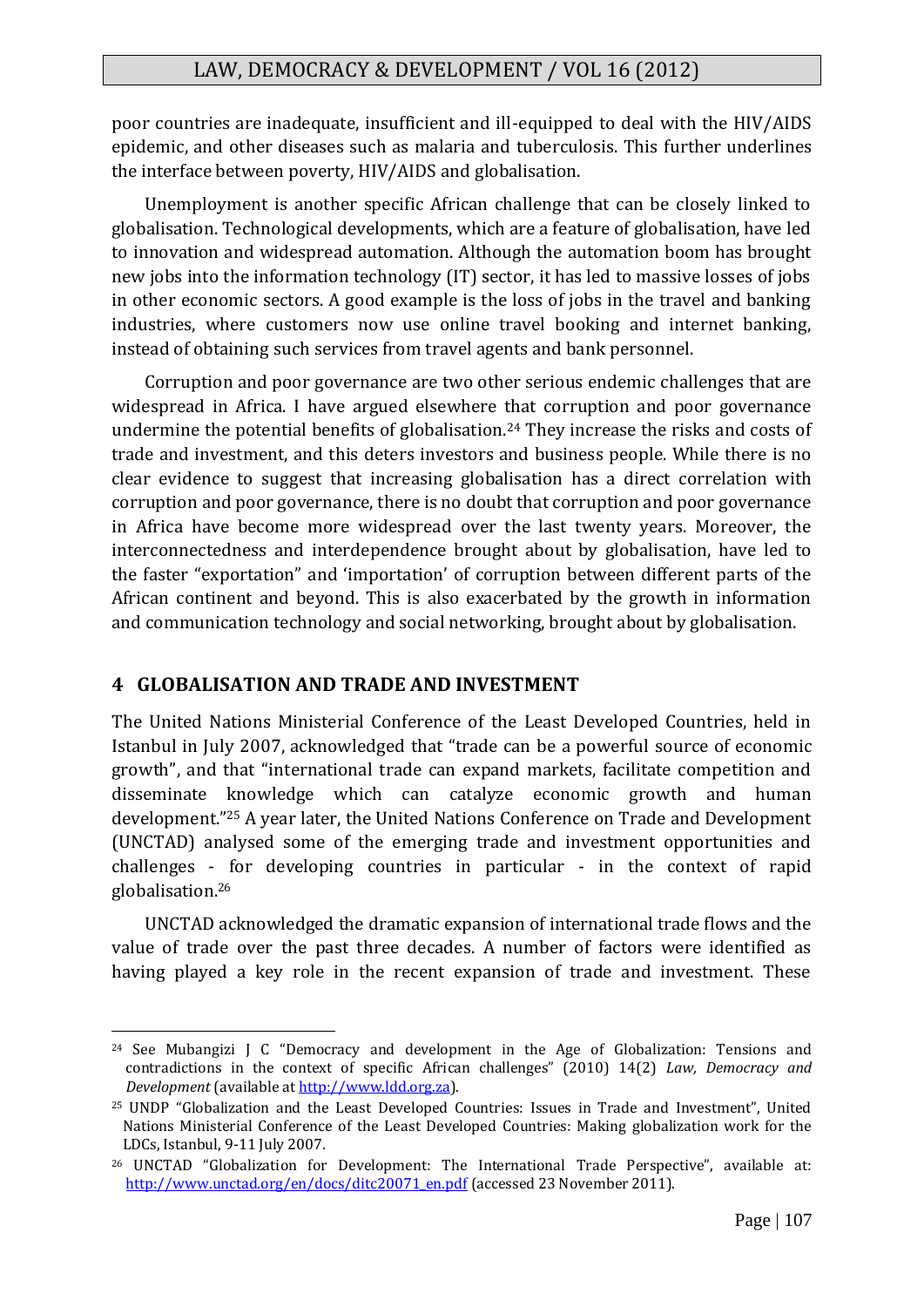included, among other things, the liberalisation of tariffs and other trade barriers, and the increase in foreign direct investment through trade negotiations and agreements.<sup>27</sup>

The primary engine that drives international trade in the context of globalisation is trade liberalisation. In that regard, globalisation requires and ensures that trade among states should be subjected to minimal restrictions, and that countries should open their markets for the exchange of goods and services. According to one commentator "a key assumption underlying the trade liberalization drive is that once markets are free from trade restrictions, factors of production will be directed by the unrestricted forces of demand and supply, leading to efficient investment by producers."<sup>28</sup>

Due to trade liberalisation and other trade reform measures, the overall trade performance of developing countries has been relatively impressive over the last three decades. Between 1995 and 2005, for example, the share of developing countries in world trade increased threefold - to a staggering US\$3.7 trillion.<sup>29</sup> Led by Asian countries such as China, developing countries have also significantly increased their presence in developed economies since the 1980s.<sup>30</sup> However, despite this trend, and despite the best efforts to open borders to world trade and to attract foreign investments, economic growth in African countries has generally lagged behind other developing regions, and the continent remains less integrated in the world economy. This poor performance seems to have worsened after the 2008/2009 global recession. For example, Africa's overall trade declined in 2009, with the continent's contribution to world trade dipping to 3% compared to Asia's 29%.<sup>31</sup>

There are several reasons for Africa's poor performance on the global trade scene. Although trade liberalisation is now widely accepted in Africa, it "has been constrained, in part, by structural distortions that have raised transactions costs for economic agents and impeded effective resource allocation and globalization."<sup>32</sup> Moreover, apart from the fact that trade reform is generally a complex process, trade liberalisation in Africa has been confronted with different circumstances and challenges.

Firstly, for trade liberalisation to function as an engine of growth, complementary actions in other macroeconomic areas have to take place. Trade liberalisation can therefore only be enhanced if it is preceded by reforms in the exchange system, price controls and privatisation of state trading, amongst other things.<sup>33</sup> Secondly, trade liberalisation is likely to succeed if it is undertaken with boldness and vigour, rather than with hesitance and uncertainty. Thirdly, for trade liberalisation to have any

<sup>27</sup> Ibid vii.

<sup>28</sup> Mubiru E "The effects of globalization on trade – A special focus on rural farmers in Uganda", available at[: www.globalempowerment.org/PolicyAdvocacy/...5.../Edward.pdf](http://www.globalempowerment.org/PolicyAdvocacy/...5.../Edward.pdf) (accessed 23 November 2011).

<sup>29</sup> See UNCTAD (note 26 above) at 16.

<sup>30</sup> Ibid.

<sup>&</sup>lt;sup>31</sup> See "Globalization and Monetary Policy Institute 2010 Annual Report: Africa - Missing globalization rewards", available at: <http://dallasfed.org/institute/annual/2010/annual10d.cfm> (accessed 25 November 2011).

<sup>32</sup> See Iqbal Z & Khan M S "Trade Reforms and Regional Integration – An overview" in Iqbal Z & Khan M S (eds), *Trade Reform and Regional Integration in Africa* (1998) 4.

<sup>33</sup> See Mussa M "Trade liberalization" in Iqbal & Khan (eds) (1998) at 25.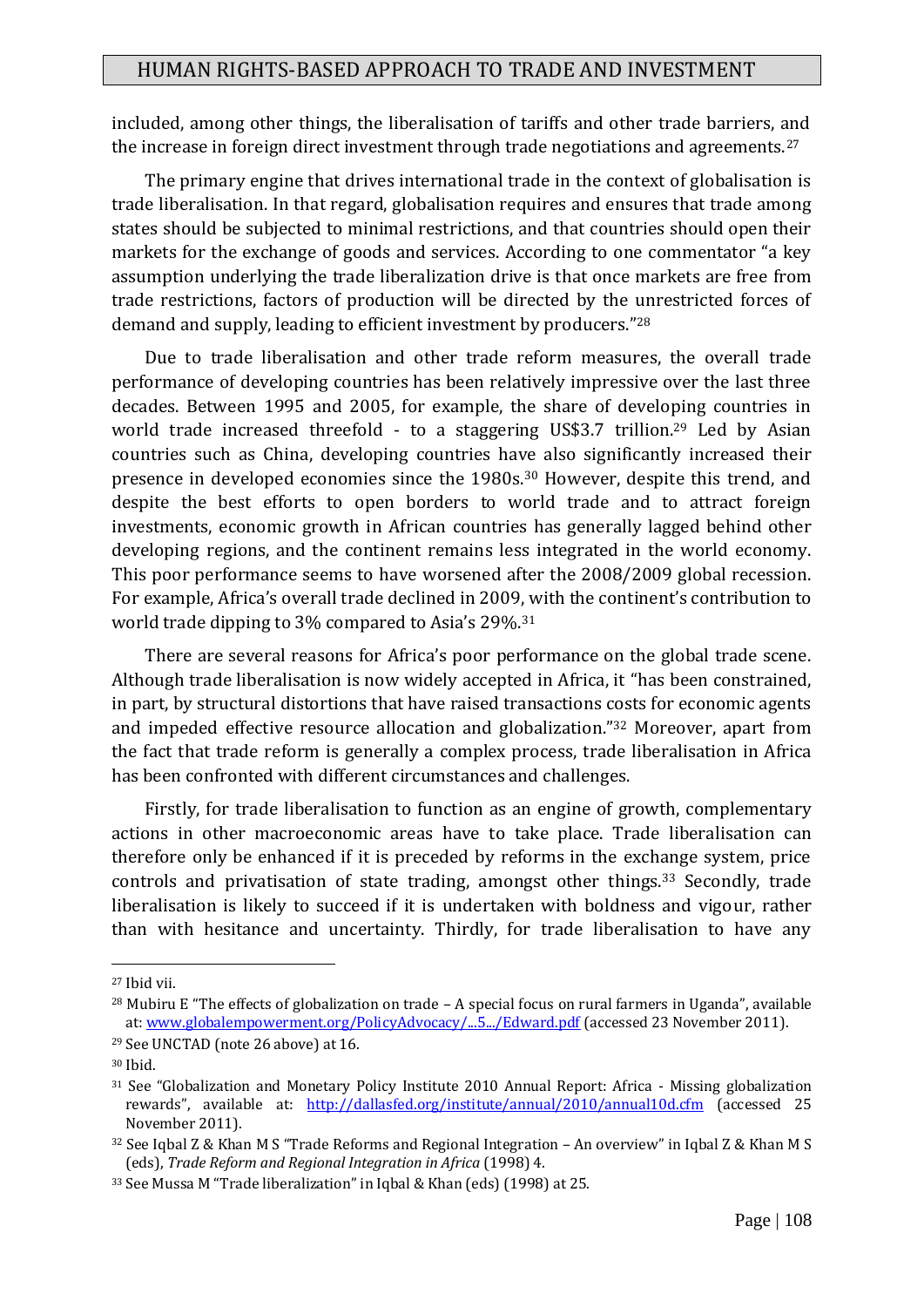meaningful impact, other macroeconomic fundamentals ought to be in place. This requires prudent macroeconomic policies, and fiscal stability. Competitive exchange rates are also an important requirement. Unfortunately the economic and political situations in many African states, do not lend themselves to any easy resolutions to the above challenges. As a result, the economic and political situation in Africa has limited the continent's ability to benefit from trade liberalisation, and other impacts of globalisation associated with it.

The challenges to trade liberalisation in Africa have to be seen in the context of the global multilateral trading system. This is the system that has been formed as a result of the global trade relations, with the bulk of world trade being governed by the World Trade Organization (WTO) agreements. Because these agreements are based on the principle of a single undertaking, all members of the WTO are obliged to be party to all the agreements.<sup>34</sup> This has had the effect of reducing the extent of domestic policy space, within which African countries can operate.

In so far as investment is concerned, there is no doubt that globalisation has played as much of a key role, as it has done with trade. Over the last three decades, Africa's trade increase was accompanied by a rise in foreign direct investment (FDI), which is also an important element of economic integration.<sup>35</sup> FDI in Africa has been characterised by rapid expansion of multilateral companies from developed countries, operating on the continent - an important effect of globalisation.<sup>36</sup> Indeed, FDI is regarded "as an engine of growth as it provides much needed capital for investment, increases competition in the host country industries, and aids local firms to become more productive …"<sup>37</sup>

It should be noted that whereas the structure of FDI worldwide has generally shifted towards services, FDI in Africa is mainly aimed at the primary sector, which consists of such activities as agriculture, forestry, mining and oil extraction. As such, the challenges facing trade are also applicable here. In particular, macroeconomic policies, foreign exchange systems and price controls, are quite significant. Falling commodity prices, for example, can reduce profits and lead to the curtailment of FDI - which is why there was a significant FDI drop in 2009 (much the same as with overall trade performance), as a result of the 2008/2009 global recession. According to UNCTAD, the significance of FDI to African economics (as measured by the ration of FDI to the region's gross fixed capital formation) dipped to 19 percent in 2009, from 27 percent in 2006.<sup>38</sup>

It should also be noted that the benefits of FDI across Africa are rather limited, because the FDI that flows into the continent is concentrated in a few countries, which

<sup>34</sup> See UNCTAD (note 26 above) at 2.

<sup>35</sup> See Mubiri (note 28 above).

<sup>36</sup> Ibid at 4.

<sup>37</sup> See Ajayi S I "The determinants of Foreign Direct Investment in Africa: A survey of the evidence" in Ajayi S I (ed) *Foreign Direct Investment in Sub-Saharan Africa: Origins, Targets, Impacts and Potential* (2006) 11-12.

<sup>38</sup> See Globalization and Monetary Policy Institute 2010 Annual Report (note 31 above) at 6.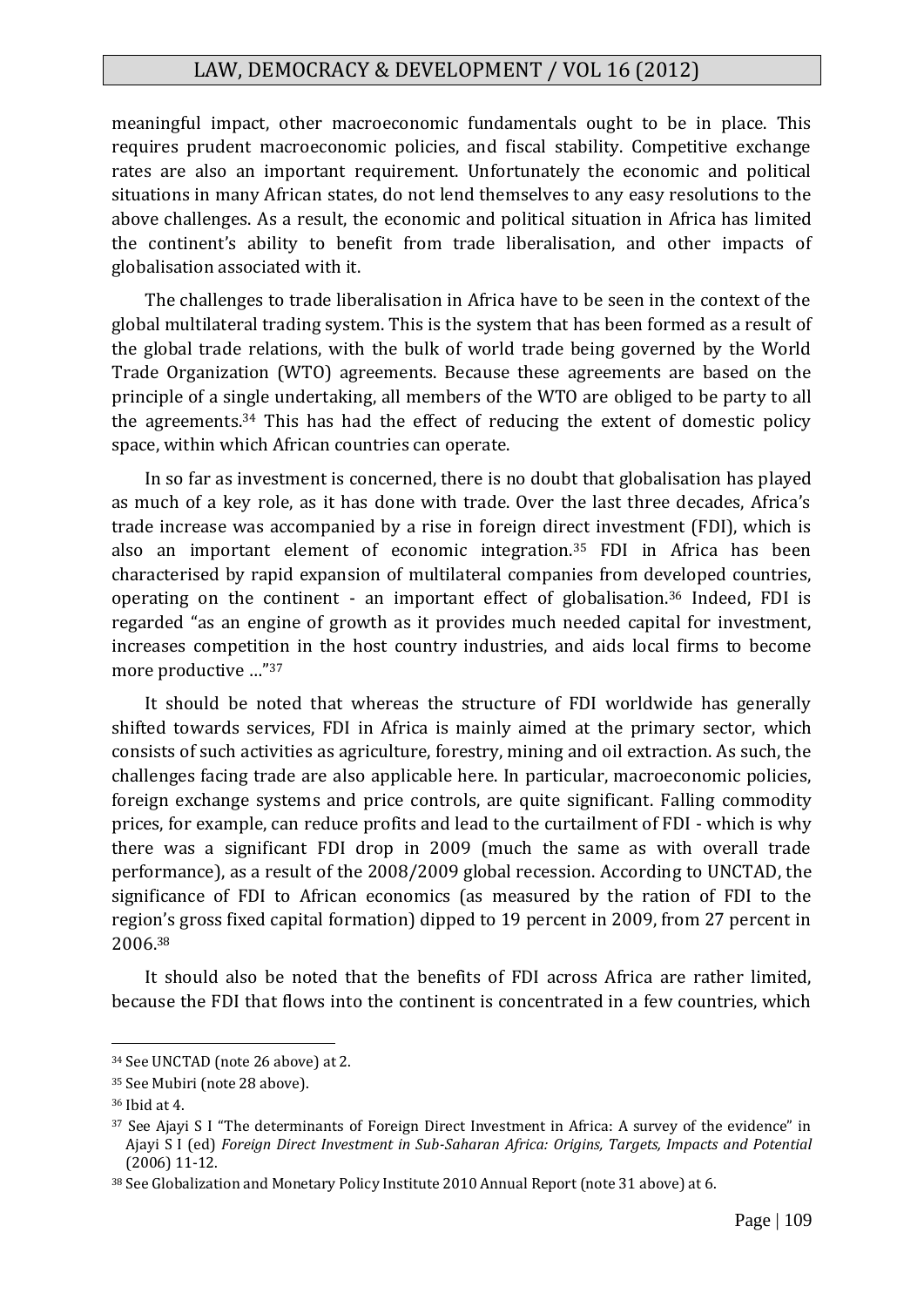traditionally include Angola, Egypt, Nigeria and South Africa.<sup>39</sup> This is mainly due to the nature of activities usually targeted by FDI. The existence of extensive oil and mineral reserves in the aforementioned countries, verifies that fact.

There are several other factors that determine which African countries will benefit most from FDI. Due to globalisation, FDI will flow more easily towards low-cost areas of production. In a globalised and liberalised environment, investors are likely to move their investment and production capital to countries where labour is cheap. This is because profit plays an important role in foreign investment, much as it does in international trade. Indeed, profit compliments the regulatory function of pricing in international trade, and is one of the factors that attracts FDI to any particular country. Other factors include the size of the market, the availability of good infrastructure, the availability of natural resources, and economic and political stability.<sup>40</sup>

One factor that is of crucial importance, is the institutional environment of a particular country. FDI is likely to be more easily attracted to a country that has a strong institutional framework, that can deal effectively with corruption, bribery and embezzlement. The existence of acceptable and adequate levels of bureaucracy, and fiscal and financial incentives, can also attract FDI and promote investment, as does the existence of a functional and independent judiciary and the rule of law. This latter factor is crucial, as international trade and FDI have far-reaching legal implications to their existence, functions and relations. In particular, there are important underlying human rights implications and linkages, an aspect which is now discussed.

## **5 HUMAN RIGHTS, TRADE AND INVESTMENT**

There is an unavoidable link between international trade, foreign direct investment, and the enjoyment of human rights. To begin with, the protection of human rights in a particular country, or lack thereof, has a significant bearing on the attractiveness of that country for FDI. Some argue that human rights repression can make a country more attractive to FDI, because such a country is able to reduce risk and uncertainty for FDI by repressing opposition and uprisings, by keeping labour costs low, and by providing favourable treatment to investors.<sup>41</sup> On the other hand, there are those who contend that respect for human rights encourages FDI, because it can directly reduce risk by enhancing political stability and predictability, and can create an environment conducive to the development of human capital, and also encourage a more open, welltrained, and economically efficient society.<sup>42</sup>

Whichever way you look at it, the ultimate goal of free trade and foreign investment is economic growth and development. Economic growth resulting from free trade and foreign investment can increase the resources available for the protection and

<sup>39</sup> See Ajayi (note 37 above).

<sup>40</sup> Ibid.

<sup>41</sup> See Blanton S L & Blanton R G "What Attracts Foreign Investors and Foreign Direct Investment?" (2007) 69(1) *The Journal of Politics* 144.

<sup>42</sup> Ibid.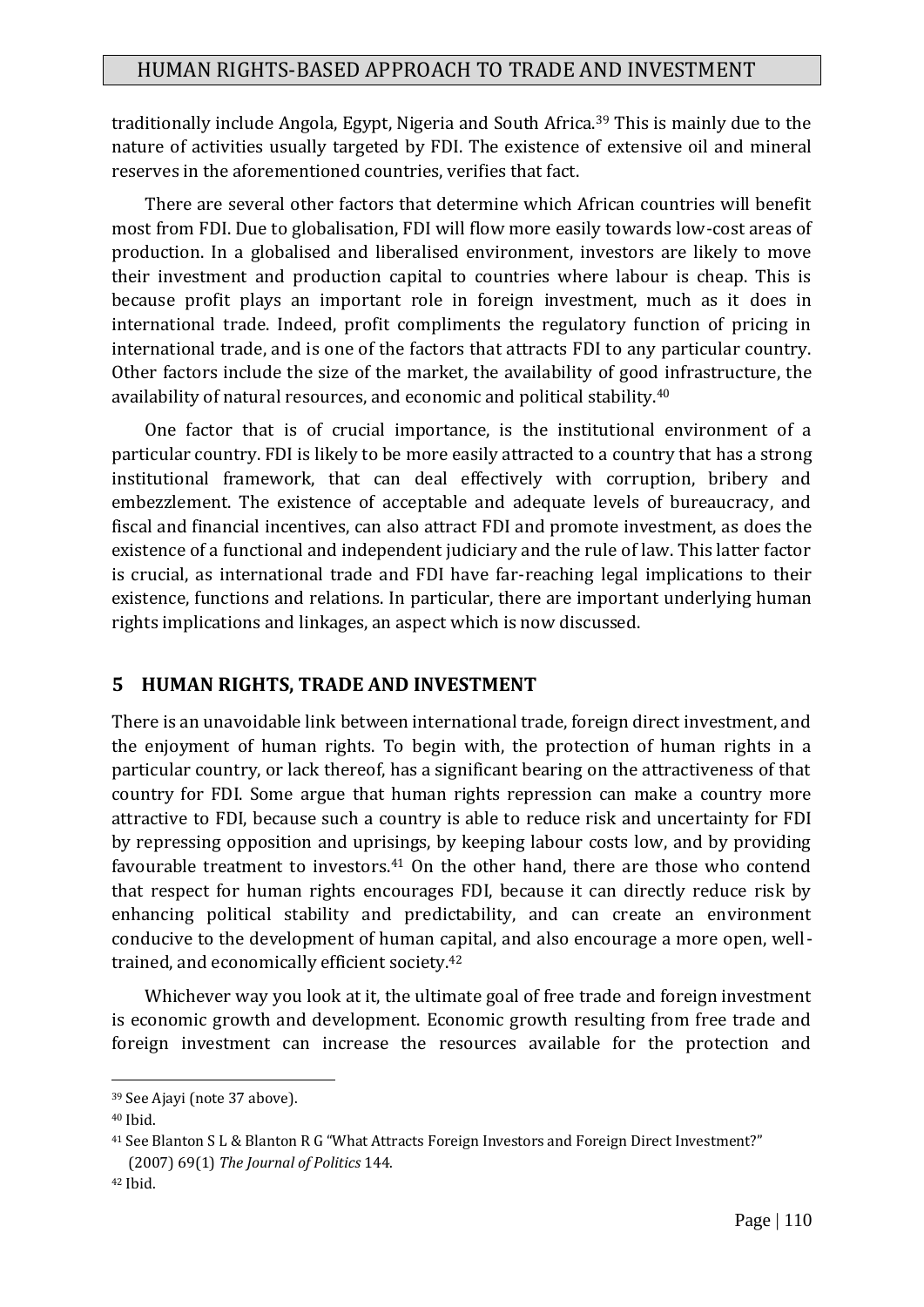realisation of human rights. It is within that context that the Universal Declaration of Human Rights (UDHR) provides for the right to an adequate standard of living,<sup>43</sup> a right that is further elaborated in Article 11 of the International Covenant of Economic, Social and Cultural Rights (ICESCR).<sup>44</sup> It is therefore interesting to note that although the preamble to the WTO Agreement does not explicitly mention human rights, it refers to raising "standards of living" and the need for "sustainable development."<sup>45</sup>

It should also be noted that the United Nations Commission on Human Rights has shown increasing concern over the years about the relationship between trade, investment, and human rights in the context of globalisation.<sup>46</sup> In 1998, the United Nations Sub-Commission on Human Rights, for example, adopted a resolution on "human rights as the primary objective of trade, investment and financial policy", and in 1999 the Sub-Commission adopted a resolution on trade liberalisation and its impact on human rights.<sup>47</sup> There are several other relevant resolutions and reports that have been adopted by other UN agencies, such as the UN High Commission for Human Rights.<sup>48</sup>

The concerns raised by UN agencies regarding the impact of trade and investment on the protection of human rights, are quite understandable. There is no doubt, for example, that international trade and foreign investment have had a significant impact on environmental rights in Africa. The degradation of the environment caused by oil exploration in Nigeria and other parts of Africa, is a case in point. Another human rights issue on which trade and investment have a significant impact, is the right to health. Issues of access to health care and essential medicines immediately come to mind. The problems arising from the Agreement on Trade-Related Aspects of Intellectual Property Rights (TRIPS Agreement) regarding the realisation of the right to health in developing countries, have been well documented. The main concern in this regard has usually been the high drug prices resulting from patent protection, leading to limited access to drugs - an important component of the right to health.

The rights of specific groups of people have also increasingly come under the spotlight in the trade and investment context. These include the rights of workers, children's rights, and women's rights. In the context of workers' rights, mention was earlier made of the loss of jobs resulting from automation and other technological developments. Stories of sweatshops and plantations, where workers are forced to work up to 80 hours a week in unsafe conditions and with minimal pay, are also not

<sup>43</sup>Article 25(1) of the Universal Declaration of Human Rights (1948).

<sup>44</sup> Article 11 of the International Covenant on Economic, Social and Cultural Rights (1966).

<sup>45</sup> See Preamble to the World Trade Agreement.

<sup>46</sup> The CHR has passed numerous resolutions on "Globalization and its impact on the full enjoyment of all human rights", including Resolution 2002/28, Resolution 2003/23, Resolution 2004/24 and Resolution 2005/17.

<sup>47</sup>Resolution 1999/30.

<sup>48</sup> See for example Resolutions on globalization and its impact on the full enjoyment of all human rights (A/RES/57/205), (A/RES/56/165), (E/CN.4/RES/2003/239 and (E/CN.4/RES/2002/28), Resolutions on human rights, trade and investment, (E/CN.4/Sub.2/RES/2002/11), Resolution on Liberalization of trade in services, and human rights, (E/CN.4/Sub.2/RES/2001/4), and Resolutions on Intellectual property and human rights, (E/CN.4/Sub.2/RES/2001/21), (E/CN.4/Sub.2/RES/2000/7), and (E/CN.4/Sub.2/RES/1999/30).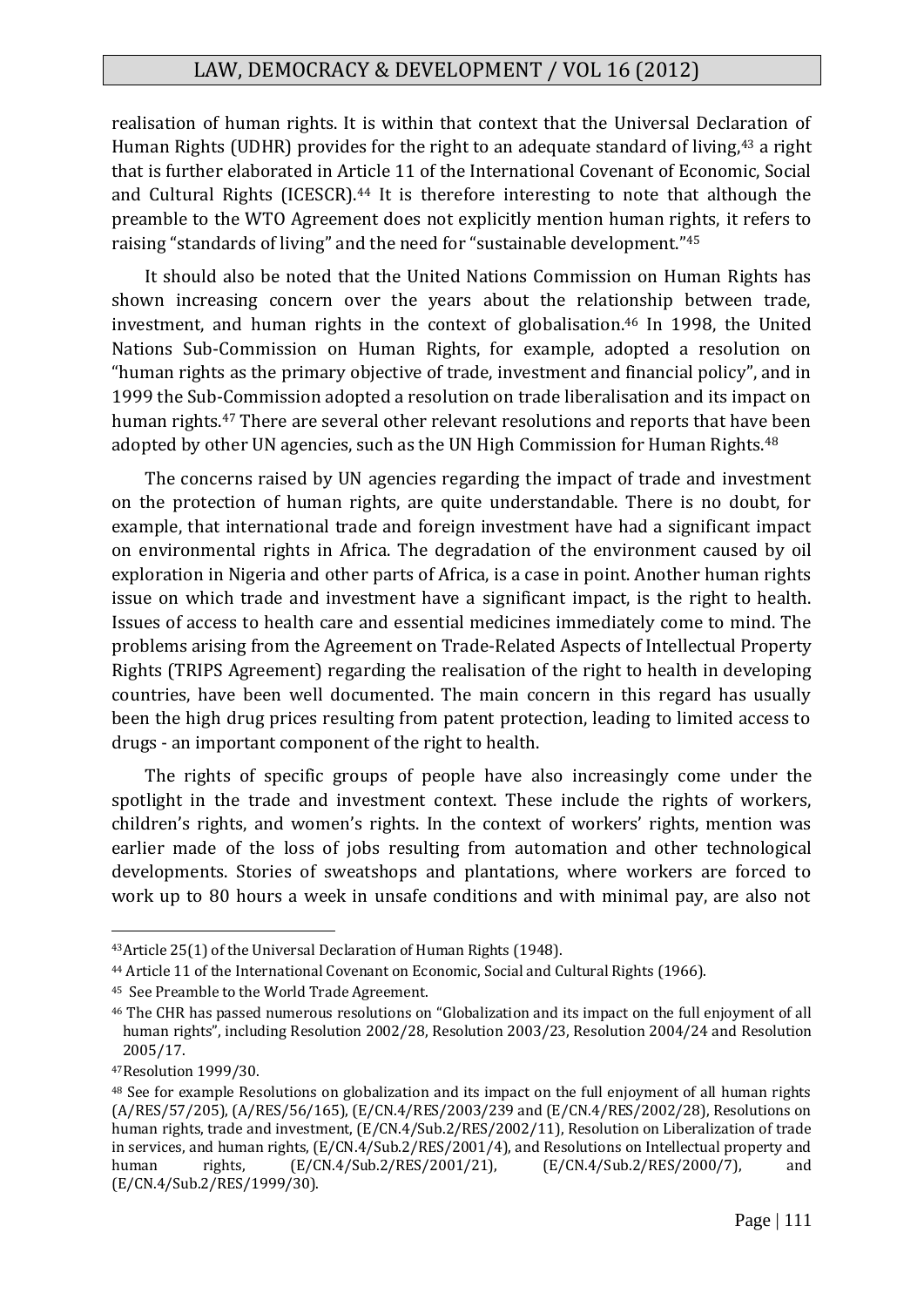uncommon.<sup>49</sup> In so far as children's rights are concerned, the issue of child labour and exploitation is pertinent. And with regard to the implications of trade and investment on women's rights, many factors come into play, particularly in the African context. Such factors include women's limited access to resources, information, education and training. They also include widespread discrimination, usually occasioned by patriarchal attitudes and cultural beliefs, and leading to gender wage differentials and discrimination in the workplace.

From the foregoing discussion, it is clear that in order to realise the benefits of globalisation through trade and investment, respect for human rights is crucial. Trade and investment regimes cannot therefore be developed in isolation from human rights' regimes. Olivier De Schutter has suggested a number of techniques that may be explored to avoid the fragmentation that may be caused if trade and investment regimes are developed in isolation from human rights regimes.<sup>50</sup> These techniques include: a) the insertion of exception clauses or flexibilities into trade or investment agreements, b) conducting *ex ante* human rights impact assessments, c) the harmonisation of international agreements through interpretation, in accordance with evolving international law, and d) the insertion of sunset (or rendezvous) clauses into trade and investment agreements, "allowing such agreements to be revised if it appears that they conflict with the commitments of states towards fulfilling their human rights obligations."<sup>51</sup> In addition a delicate balance between trade, investment and human rights has to be maintained. It is submitted that such a balance can be obtained through a human rights-based approach to trade and investment, the discussion of which concludes this paper.

# **6 A HUMAN RIGHTS-BASED APPROACH TO TRADE AND INVESTMENT IN AFRICA**

After the Second World War, world leaders recognised that a commitment to the protection of human rights was essential to world peace. This commitment was embodied in the Charter of the United Nations, adopted at the conclusion of the UN Conference on International Organisation in June 1945. In an attempt to give substance to human rights and fundamental freedoms envisaged in the Charter, the Universal Declaration of Human Rights was adopted by the UN in 1948. And in 1966 two covenants were adopted by the UN General Assembly: the International Covenant on Civil and Political Rights (ICCPR), and the International Covenant on Economic, Social and Cultural Rights (ICESCR). In addition to these general human rights' instruments, a number of declarations and conventions dealing with specific human rights issues have

<sup>49</sup> See Amnesty International "Human rights, trade and investment matters", available at: <http://www.amnestyusa.org/sites/default/files/pdfs/hrtradeinvestmentmatters.pdf> (accessed 28 November 2011).

<sup>50</sup> De Schutter O "The global food challenge: Towards a human rights approach to trade and investment policies", available at: [http://www.fian.org/resources/documents/others/the-global-food](http://www.fian.org/resources/documents/others/the-global-food-challenge/pdf)[challenge/pdf](http://www.fian.org/resources/documents/others/the-global-food-challenge/pdf) (accessed 01 December 2011)

<sup>51</sup> Ibid.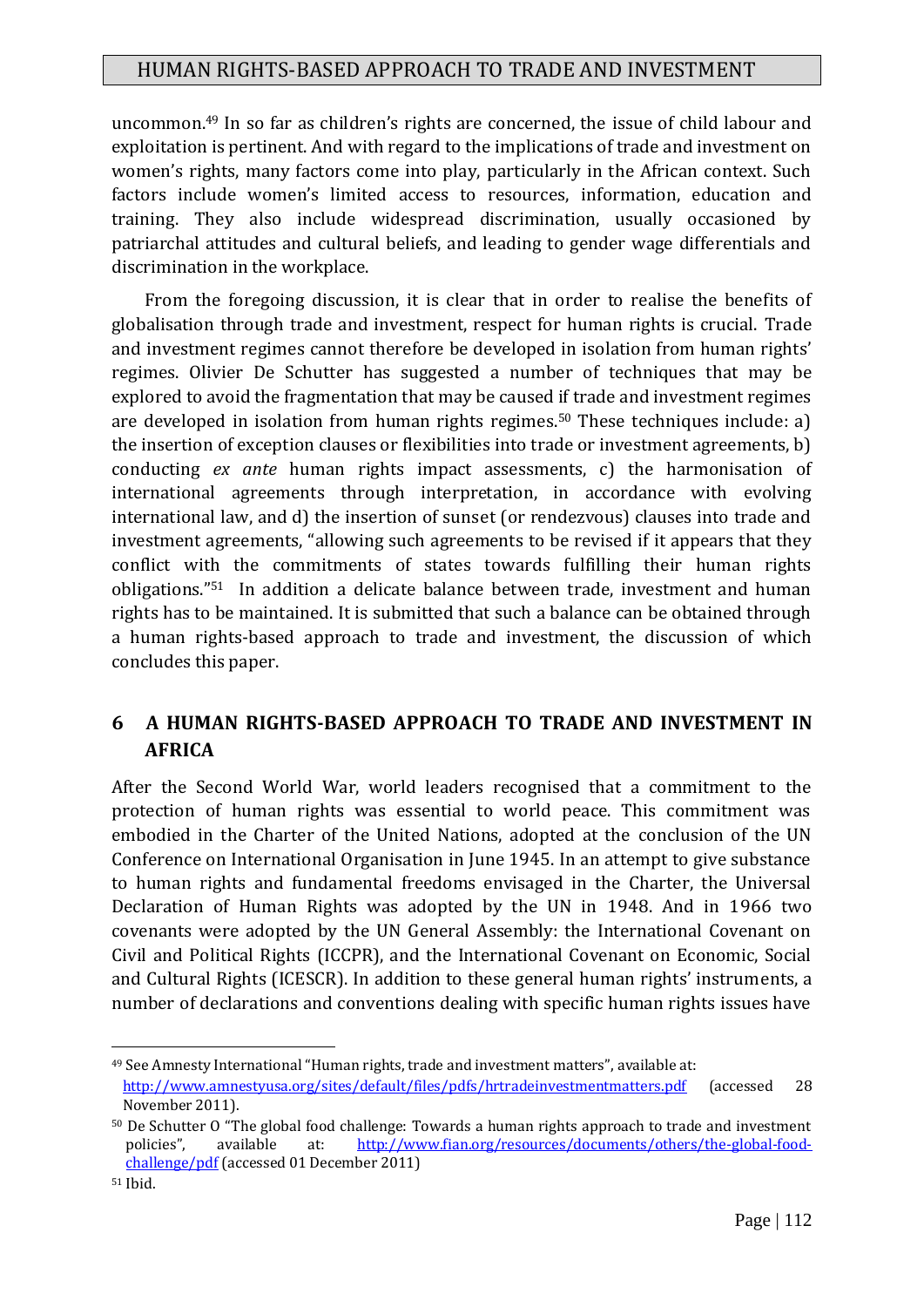come into being under the auspices of the UN,<sup>52</sup> or through continental regional arrangements.<sup>53</sup>

As a result of the above framework, human rights have not only acquired the status of customary international law, but have also acquired a specific normative status. It is for this reason that the UN High Commissioner for Human Rights has described a rightsbased approach to trade as "a conceptual framework for the processes of trade reform that is normatively based on international human rights standards and operationally directed to promoting and protecting human rights."<sup>54</sup> What that means, is that any international treaty that conflicts with human rights norms, should be considered null and void. In the context of trade and investment, it means that where a conflict arises between the obligations imposed on a state under a trade or investment agreement, and obligations imposed under international human rights law, the latter should prevail. This approach is informed by two important considerations. The first is the "unavoidable link" between human rights and international trade agreements, as a result of which such agreements cannot escape scrutiny for their human rights impact and implications. The second is the primacy of human rights, as a result of which the promotion and protection of such rights "must be accepted as the fundamental framework for, and goal of, all multilateral and bilateral investment, trade and financial agreements."<sup>55</sup> Accordingly, if such agreements exclude or ignore human rights' principles and objectives, they will lose their fundamental claim to legitimacy.<sup>56</sup>

In so far as the African continent is concerned, a human rights-based approach to trade and investment has to be seen in the context of the African Charter on Human and Peoples' Rights<sup>57</sup>, which is the primary instrument for the protection and promotion of human rights in Africa. As I have opined elsewhere, the African Charter is a unique instrument, and it differs considerably from the other regional/continental human rights' conventions.<sup>58</sup> Firstly, not only does it provide for the traditional individual civil and political rights, but it also seeks to promote economic, social and cultural rights, and the so-called third generation rights. Secondly, it emphasises peoples' rights. Although

<sup>&</sup>lt;u>.</u> <sup>52</sup> Such as the Convention on the Prevention and Punishment of the Crime of Genocide (1948); the International Convention on the Elimination of All Forms of Discrimination Against Women (1979); the International Convention on the Elimination of All Forms of Racial Discrimination (1965); the Convention on the Rights of the Child (1989); and the Convention against Torture and other Cruel, Inhuman or Degrading Treatment or Punishment (1984).

<sup>53</sup> Such arrangements include the European System which revolves around the European Convention of Human Rights, and the American system which revolves around the African Charter on Human and Peoples' Rights.

<sup>54</sup> See OHCHR "Globalization - trade and investment", available at: [http://www.ohchr.org/](http://www.ohchr.org/%20EN/Issues/Globalization/Pages/GlobalizationIndex.aspx) [EN/Issues/Globalization/Pages/GlobalizationIndex.aspx](http://www.ohchr.org/%20EN/Issues/Globalization/Pages/GlobalizationIndex.aspx) (accessed 30 November 2011).

<sup>55</sup> See International NGO Committee on Human Rights in Trade & Investment Policy Statement: "Investment, trade and finance - The human rights framework: Focussing on the Multilateral Agreement on Investment (MAI)", available at: <http://www.twnside.org.sg/title/ngocom-cn.htm> (accessed 30 November 2011).

<sup>56</sup> Ibid.

<sup>57</sup> OAU Doc. CAB/LEG/67/3 rev. 5, adopted 27June 1981, entered into force 21 October 1986.

<sup>58</sup> See Mubangizi J C *The protection of human rights in South Africa: A legal and practical guide* (2004) 26- 27.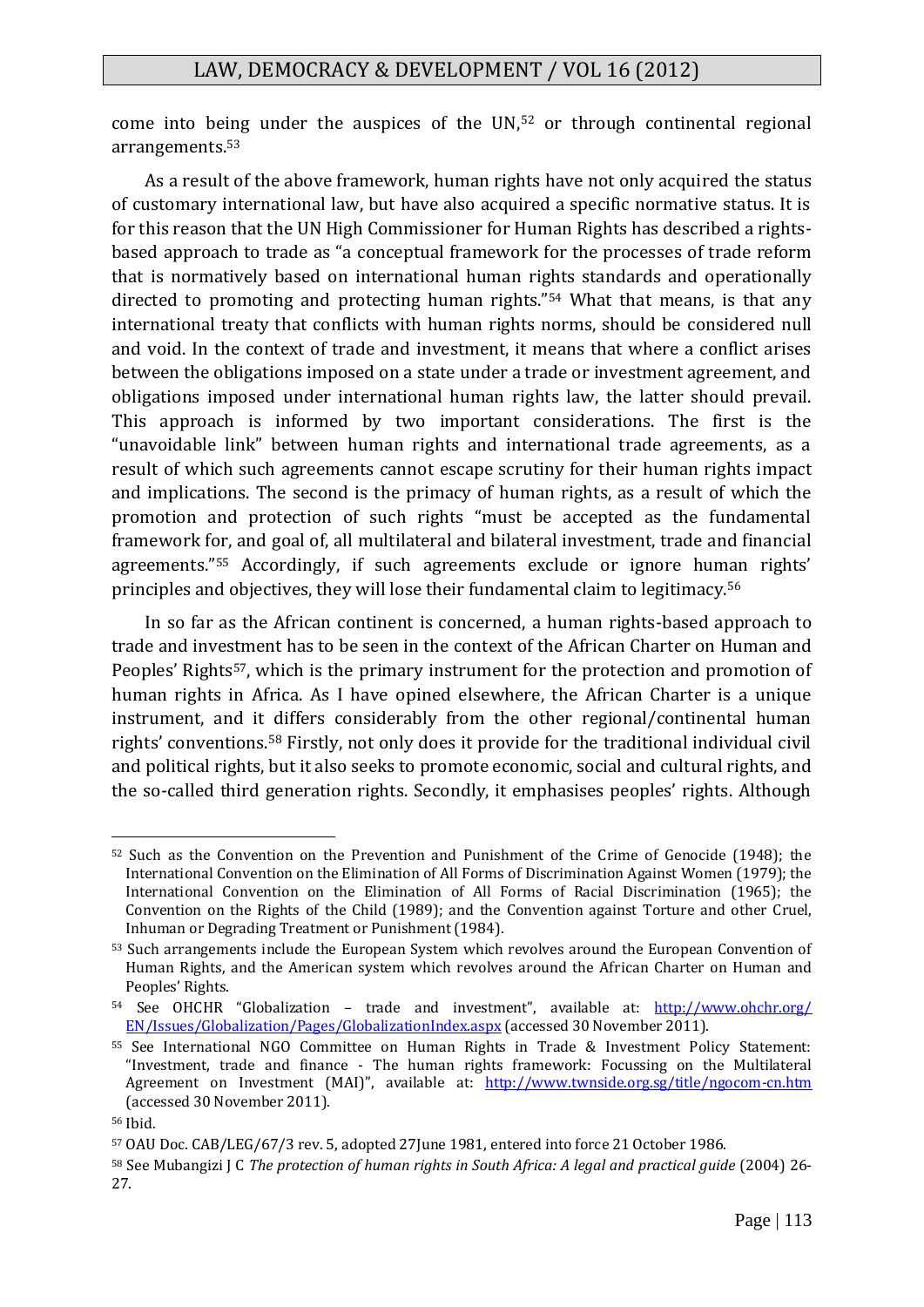there is no definition of "peoples' rights" in the Charter, the concept could be interpreted as the collective rights of people as a group or a community, and hence the inclusion of the so-called third generation rights, which are by their nature collective rather than individual. Thirdly, unlike the European and American Conventions, the African Charter proclaims rights, as well as duties. Not only does an individual have "duties towards his family, society, the State and other legally recognized communities and the international community",<sup>59</sup> the enjoyment of his or her rights is also limited by his duty to exercise them "with due regard to the rights of others, collective security, morality and common interest."<sup>60</sup> Other duties include the individual's duty not to discriminate against others, $61$  and the duty to "preserve and strengthen social and national solidarity, particularly when the latter is threatened."<sup>62</sup>

The distinctive features of the African Charter on Human and Peoples' Rights, have implications for a human rights-based approach to trade and investment. The emphasis on socio-economic and cultural rights, and on the concept of peoples' rights, promotes the idea of popular participation in the development of trade and investment policies. Such policies are more likely to take into account the needs of communities if there is consultation in the process of policy development. It also recognises the potential impact of trade and investment policies on the human rights of individuals and groups, particularly marginalised, vulnerable and disadvantaged communities - of which there is abundance across the African continent. Furthermore, by providing for rights and duties, the African Charter promotes accountability and non-discrimination. In terms of the former, accountability is indeed important in the process of trade liberalisation. And in terms of the latter, respecting the principle of non-discrimination does not only ensure that individuals and groups are protected against direct and indirect discrimination, but it also ensures that individuals and communities are not left out of trade and investment activities and benefits.

### **7 CONCLUSION**

A human rights-based approach to trade and investment entails embracing a culture of human rights, and placing it at the centre of all trade and investment processes and outcomes. It entails constantly monitoring how trade and investment affect the enjoyment of human rights, and it entails placing the promotion and protection of human rights among the objectives of trade reform.<sup>63</sup> In so doing, the mechanisms through which a human rights-based approach to trade and investment could be adopted, as suggested by Olivier De Schutter, are worth pursuing.

<sup>&</sup>lt;u>.</u> <sup>59</sup> Article 27(1).

<sup>60</sup> Article 27(2).

<sup>61</sup> Article 28.

<sup>62</sup> Article 29(4).

<sup>63</sup> See OHCHR "Globalization - trade and investment", available at: <http://www.ohchr.org/EN/Issues/Globalization/Pages/GlobalizationIndex.aspx> (accessed 01 December 2011).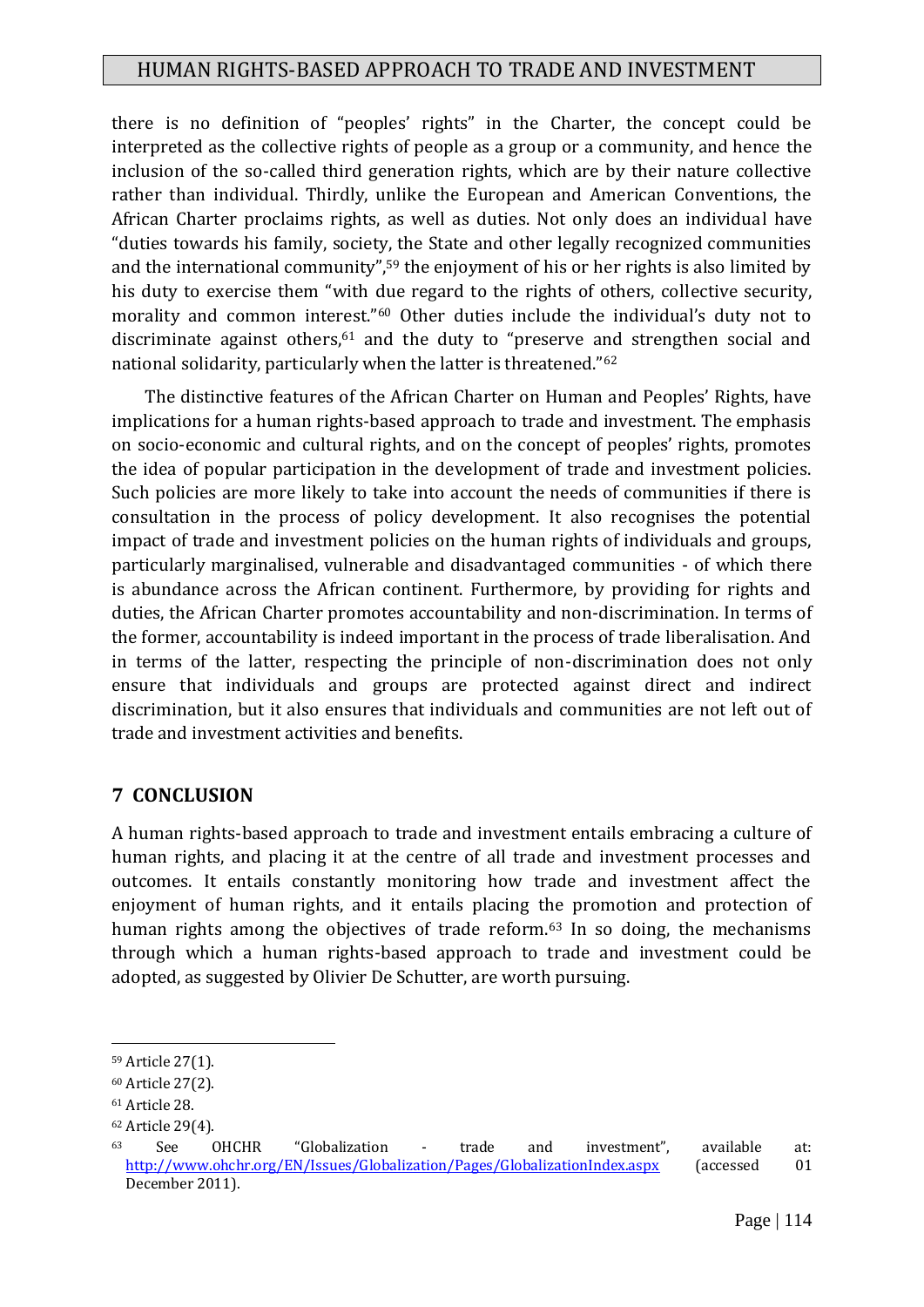In the unique African context, cognisance needs to be taken of the African Charter on Human and Peoples' Rights - which is the primary instrument for the protection and promotion of human rights in Africa. The African Charter is particularly relevant, given its emphasis of both socio-economic and cultural rights, and because it promotes the notion of popular participation in the development of trade and investment policies. The benefits of trade and investment, and indeed trade liberalisation, should not be extolled without consideration of the human rights protected and promoted by the African Charter.

Africa is faced with unique problems and challenges. Globalisation poses its own challenges, particularly with regard to its adverse effects on the protection of human rights in the context of trade and investment. Although the overall trade and DFI performance in Africa have risen considerably - largely as a result of globalisation globalisation has also had a significantly adverse impact on the protection of human rights on the continent. Adopting a human rights-based approach towards trade and investment can go a long way towards mitigating the adverse effects of globalisation in Africa, and the resultant implications for trade and investment. If the balance between human rights and trade and investment is right, human rights can be good for trade and investment, and vice-versa.

#### **BIBLIOGRAPHY**

Adejo A M "The roots of globalization: A historical review" (2001) 1 (1) *Journal of Globalization and International Studies* 4

Ajayi S I "The determinants of Foreign Direct Investment in Africa: A survey of the evidence" in Ajayi S I (ed) *Foreign Direct Investment in Sub-Saharan Africa: Origins, targets, impacts and potential* Nairobi: African Economic Research Consortium (2006).

Akindele S T, Gidado T O and Oloopo O R "Globalization, its implications and consequences for Africa", at: <http://www.postcolonialweb.org/africa/akindele1b.html> (accessed 16 November 2011).

Ambrose B O *Democratization and the protection of human rights in Africa* London: Westport Publishers (1995).

Blanton S L & Blanton R G "What attracts foreign investors and Foreign Direct Investment?" (2007) 69 (1) *The Journal of Politics* 143

Brysk A (ed) *Globalization and human rights* Berkeley, CA:University of California Press (2002)

Chunakara M G "Globalisation and its impact on human rights", at: <http://www.religion-online.org/showchapter.asp?title=1559&c=1398> (accessed 15 November 2011).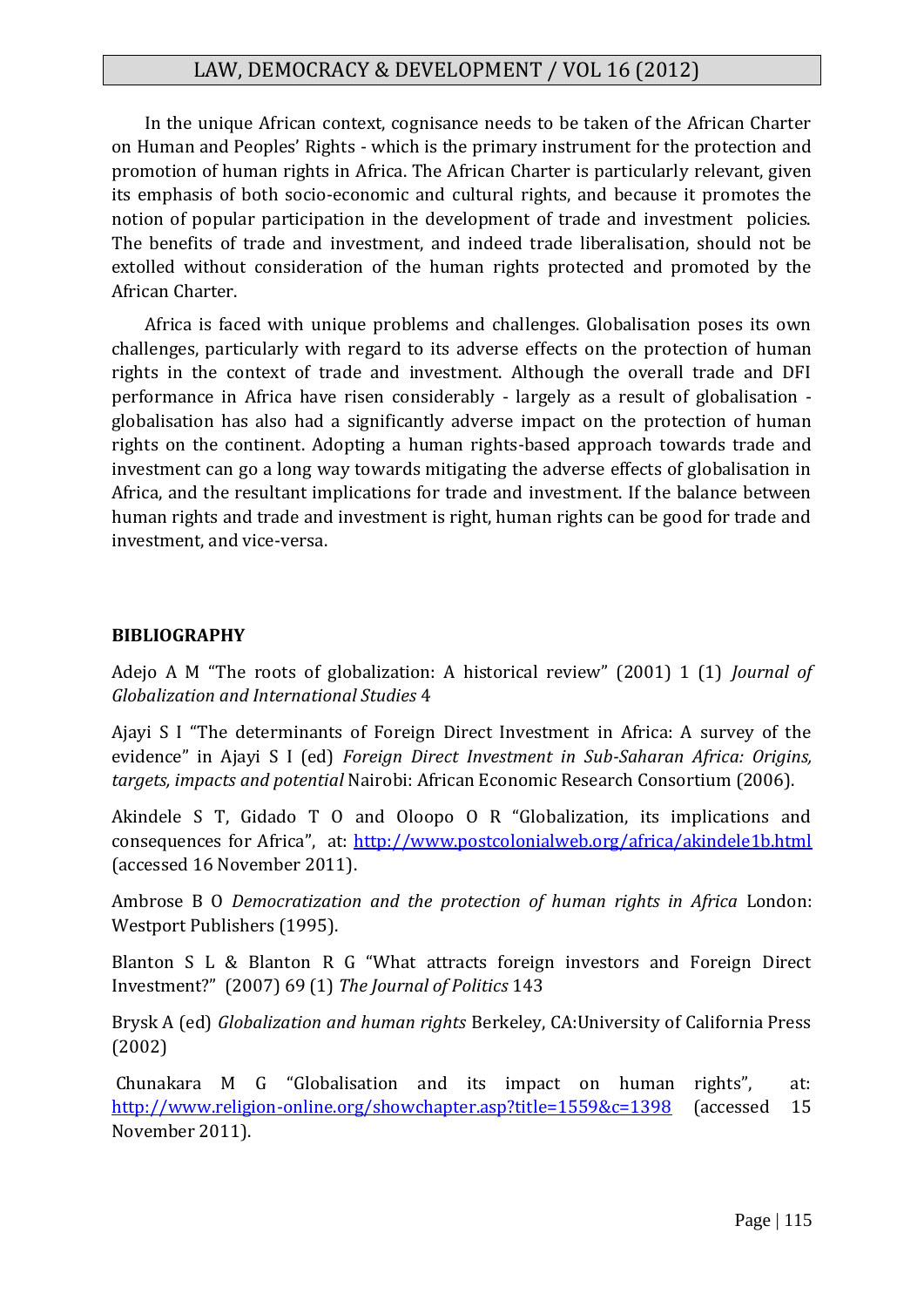De Schutter O "The global food challenge: Towards a human rights approach to trade and investment policies", available at: [http://www.fian.org/resources/](http://www.fian.org/resources/%20documents/others/the-global-food-challenge/pdf) [documents/others/the-global-food-challenge/pdf](http://www.fian.org/resources/%20documents/others/the-global-food-challenge/pdf) (accessed 01 December 2011)

Donnelly J "Human rights, democracy and development" (1999) 21 (3) *Human Rights Quarterly* 608

Edoho F M "Overview: Africa in the Age of Globalization and the New World Order" in Edoho F M (ed) *Globalization and the New World Order: Promises, problems and prospects for Africa in the Twenty-First Century* Westport, CT: Praeger (1997).

Gardener J "'Simply in virtue of being human': the whos and whys of human rights" (2008) 2(2) *Journal of Ethics and social philosophy.*

Howard-Hassman R E "The second great transformation: Human rights leapfrogging in the Era of Globalization" 2005 (27) *Human Rights Quarterly* 1.

International NGO Committee on Human Rights in Trade & Investment Policy Statement: "Investment, trade and finance - The human rights framework: Focussing on the Multilateral Agreement on Investment (MAI)", at: <http://www.twnside.org.sg/title/ngocom-cn.htm> (accessed 30 November 2011).

Iqbal Z & Khan M S "Trade reforms and regional integration - An overview" in Iqbal Z & Khan M S (eds) *Trade reform and regional integration in Africa* International Monetary Fund (1998).

Kwanashie M "The concept and process of globalization" quoted in Okogbule N S "Globalization, economic sovereignty and African development: From principles to realities" (2008) 25 (1) *Journal of Third World Studies* 215

Litong G T "Making a case for human rights in the context of globalization or vice versa?" at <http://www.aprnet.org/downloadable-resources?func=fileinfo&id=50> (accessed 16 November 2011).

Mazrui A M "Globalism and some linguistic dimensions of human rights in Africa" in Asefa T, Rugumamu S M & Ahmed A G M *Globalization, democracy and development in Africa: Challenges and prospects* Organisation for Social Science Research in Eastern and Southern Africa (2001).

Mubangizi J C "Democracy and development in the Age of Globalization: Tensions and contradictions in the context of specific African challenges" (2010) 14 (2) *Law, Democracy and Development* 188.

Mubangizi J C *The protection of human rights in South Africa: A legal and practical guide* Lansdowne: Juta (2004).

Mubiru E "The effects of globalization on trade – A special focus on rural farmers in Uganda", at: [www.globalempowerment.org/PolicyAdvocacy/...5.../Edward.pdf](http://www.globalempowerment.org/PolicyAdvocacy/...5.../Edward.pdf) (accessed 23 November 2011).